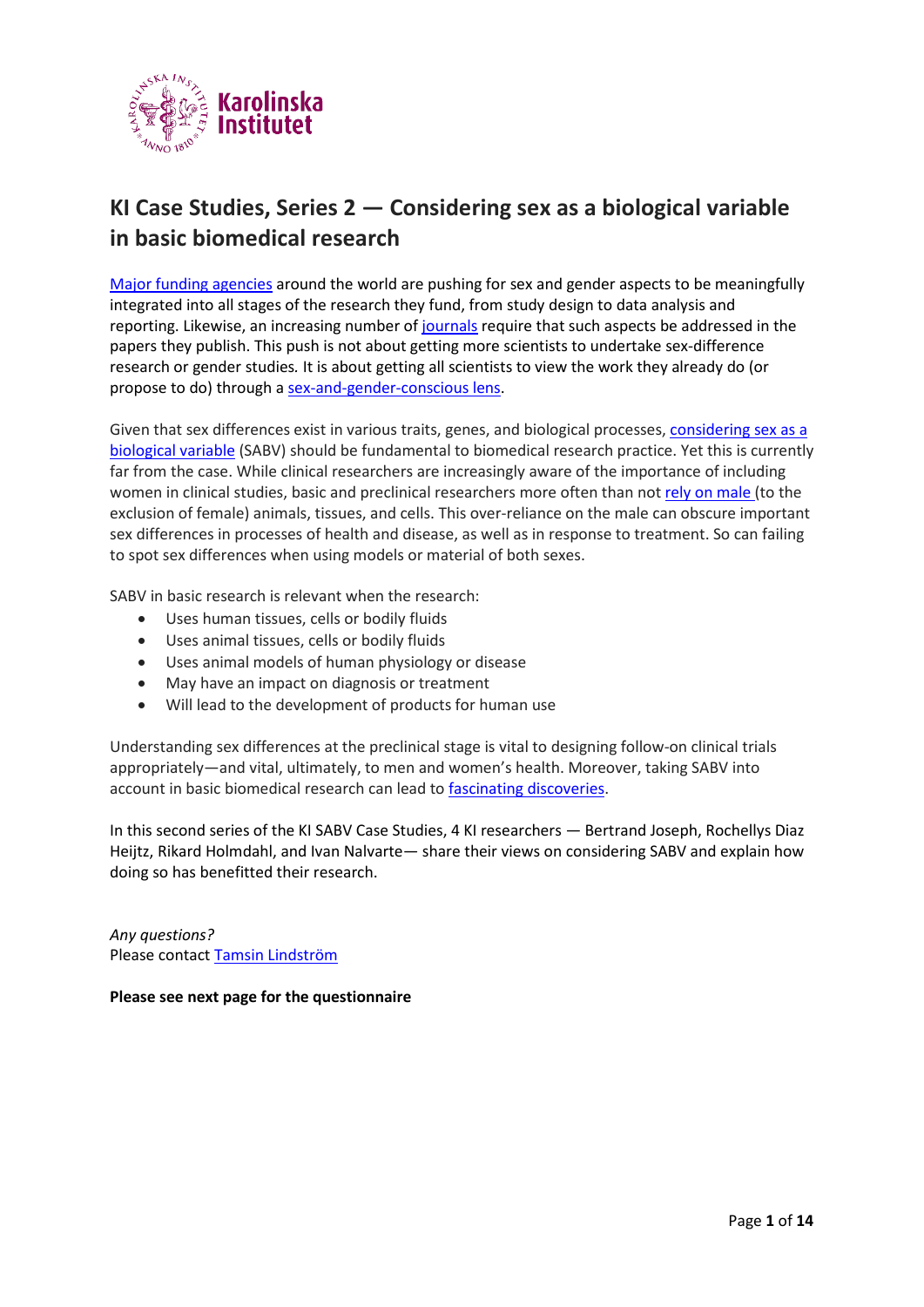

# **KI Case Study 1 Life and death decisions at the cellular level**

## **Scientist and Department:**

Bertrand Joseph, Professor of Molecular Cancer Biology at the Institute of Environmental Medicine

## **Relevant publication(s) or grant(s):**

*Arg1+* microglia are critical for shaping cognition in female mice. Vassilis Stratoulias, Rocío Ruiz, Shigeaki Kanatani, Ahmed M. Osman, Jose A. Armengol, Antonio Rodríguez-Moreno, Adriana-Natalia Murgoci, Irene García-Domínguez, Lily Keane, Guillermo Vázquez-Cabrera, Isabel Alonso-Bellido, Nathalie Vernoux, Dario Tejera, Kathleen Grabert, Mathilde Cheray, Patricia González-Rodríguez, Eva M. Pérez-Villegas, Irene Martinez-Gallego, David Brodin, Javier Avila-Cariño, Mikko Airavaara, Per Uhlén, Michael T. Heneka, Marie-Ève Tremblay, Klas Blomgren, Jose L. Venero, Bertrand Joseph. <https://www.biorxiv.org/content/10.1101/2021.08.15.456225v1>

**Link to research group:**

<https://ki.se/en/imm/bertrand-joseph-research-group>

**1. Please briefly describe your research and explain in what way sex as a biological variable (SABV, as defined on the previous page) is relevant.**

Our team investigate the role of microglia, resident immune cells of the central nervous system, in the development of the brain, as well as their contribution to brain disorders, ranging from Alzheimer's disease (AD) to glioblastoma (GBM) and autism spectrum disorders (ASD). Both the healthy brain and the diseased brain exhibit sex differences and, thus, SABV must be considered. AD, GBM and ASD all have sex differences in humans in terms of prevalence, response to treatment and so on.

## **2. In your research, you show some sex-specific differences. Did you plan to look at sex differences or did you simply notice them during the project?**

The response is a mixed one: when possible, we include both sexes in our *in vivo* analysis or analysis of human tissue samples from biobanks. However, I must admit that we do not systematically expect that we would see a sex difference.

In the above study (Stratoulias *et al*), as the animals to be analysed were difficult to obtain, we decided to pool male and female data, and we could not see any significant effects of microglial deficiency in Arg1+. When we thereafter analysed the data taking SABV into account, we found that female mice, but not male mice, exhibited a robust phenotype.

## **3. Do you plan to follow up on SABV in your future research? If so, in what way? If not, why not?**

Definitely, and more as a routine for all projects. We also now aim at developing new *in vitro* models that include SABV. As an illustration, most microglial cell lines are 'defined' as sex unknown.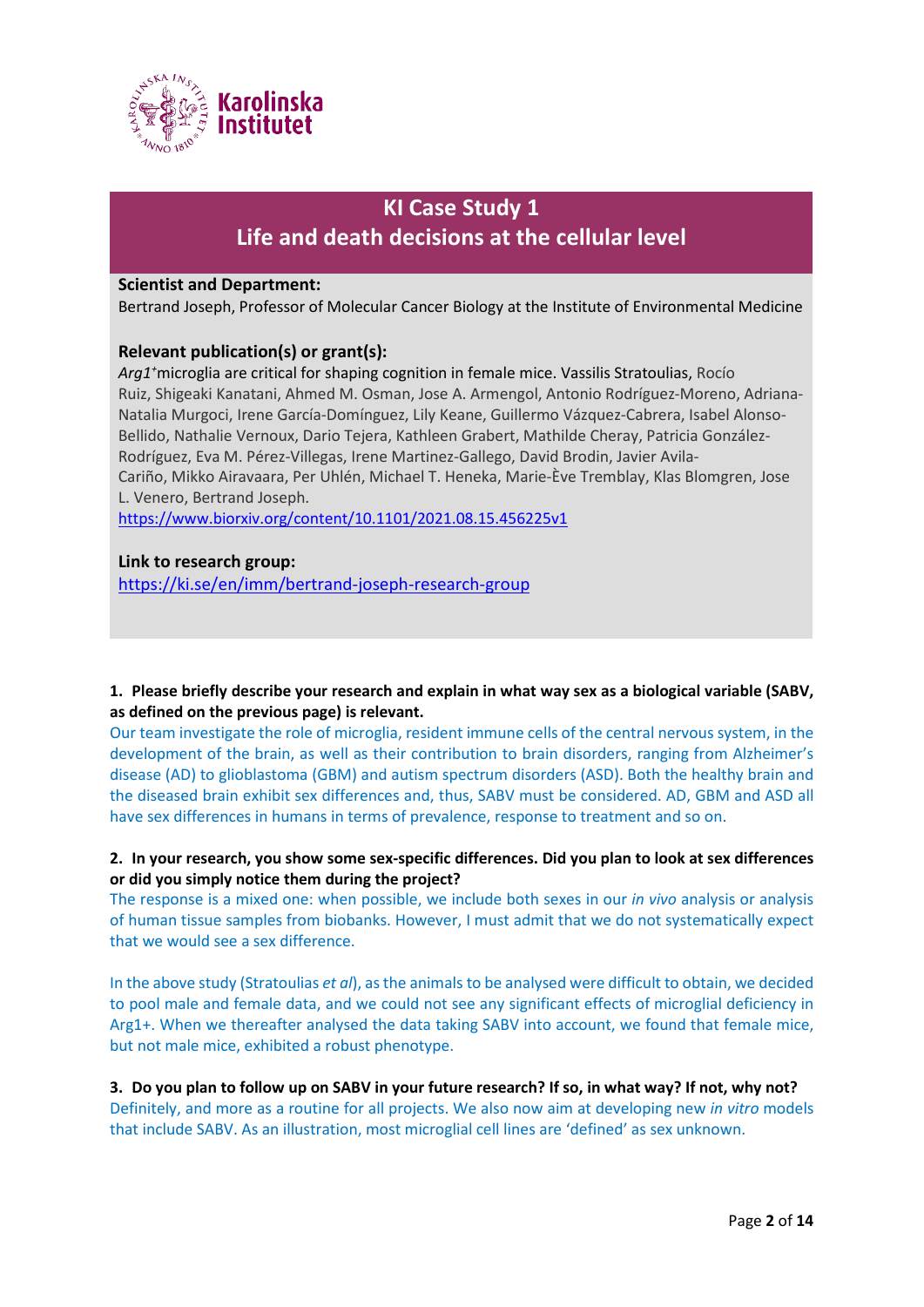

**4. In what way did integrating SABV benefit your research? Can your research contribute to sexspecific improvements in medical or biological knowledge, diagnostic tools, or therapy?**

Integrating SABV lead to the discovery of microglial cellular and molecular mechanisms that would not have been uncovered without addressing SABV. Further understanding of sex differences in microglial cellular functions could lead to better understanding of brain dysfunction and potentially open new avenues for therapeutic approaches that include SABV.

**5. In research involving vertebrates, do you think that the default option should be to use animals of both sexes? Please explain also by describing your personal experience. [Please do not answer if you have never worked with model organisms.]**

Yes, no doubt about it. For example, if we had not done so, we would not have uncovered the function of *arg1+* microglia. Furthermore, the conditions we study have sex differences, and it makes little sense to not include that parameter in our investigations.

**6. Do you think the same should apply also with regards to cell lines or primary cells? Please explain also by describing your personal experience. [Please do not answer if you have never worked with cell lines or primary cells].**

As mentioned above, we are now trying to develop male and female cell lines from primary microglia.

**7. Common criticisms of the default use of both sexes in experiments is that this would (i) markedly increase the cost of the research and (ii) go against the 3R principle of animal research (i.e., replacement, reduction, refinement).** 

## a. What is your opinion on this?

Yes, you can "save" on number of animals by looking only at one sex. But if you do not include both sexes, 1) you are not taking into account SABV, which could be essential for your model, and 2) you do not get any significant results if you picked the "wrong" sex, and you will have sacrificed animals unnecessarily.

b. Are you aware that research funders do not necessarily expect basic-science studies to be powered to detect sex differences, but that they do expect you to collect data, if possible, in a way that allows you to tabulate and disaggregate analysis by sex? Not aware of it

c. Are you aware that the 'reduction' part of the 3R definition has evolved from 'methods which minimise the number of animals used per experiment' to 'appropriately designed and analysed experiments that are robust and reproducible, and truly add to the knowledge base', including allowing 'the information gathered per animal in an experiment to be maximised in order to reduce the use of additional animals'? Yes

**8. In your funding applications, have you ever addressed SABV specifically? If yes, for which funding agency, and do you think addressing SABV helped your application?**

Yes, EU, Vetenskapsrådet, Hjärnfonden.

No idea if the reviewers took that aspect into account. I included it as it is relevant for our investigations.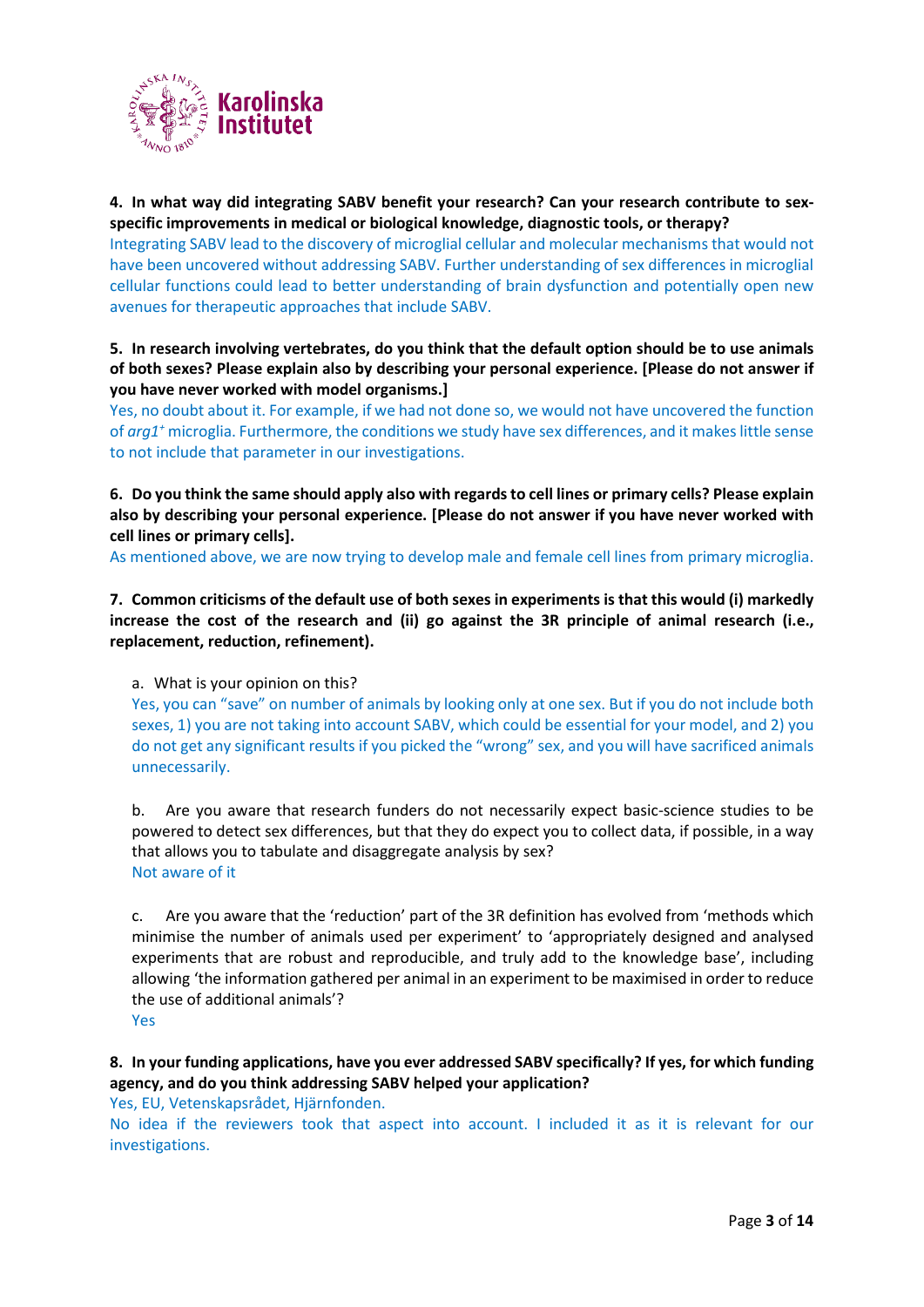

**9. Could you comment on the general awareness of SABV among your peers?** Sex differences are rather accepted in the field of microglia.

**10. What do you think are the key steps that could be taken to substantively increase consideration of SABV among biomedical researchers, e.g., raising awareness, providing evidence of value, online tools and resources, or hands-on support (such as project-specific guidance or statistical support with research design)?**

- a. In general? It will come; as more publications include SABV, you will have no choice but to follow.
- b. At KI specifically? Courses on SABV in your research?

# **KI Case Study 2 Nuclear receptor signaling in neurodevelopment and neurodegeneration**

#### **Scientist and Department:**

Ivan Nalvarte, Associate Professor at Biosciences and Nutrition

## **Relevant publication(s) or grant(s):**

**Grant:** Understanding the role of menopause and estrogen receptor activation for Alzheimer's disease risk, US National Institutes of Health R01, prime award

## **Publications:**

Maioli S, Leander K, Nilsson P, Nalvarte I. Estrogen receptors in the ageing brain. *Essays in Biochemistry*, Oct 8, 2021 <https://pubmed.ncbi.nlm.nih.gov/34623401/>

Li X, Zhong H, Wang Z, Xiao R, Antonson P, Liu T, Wu C, Zou J, Wang L, Nalvarte I, Xu H, Warner M, Gustafsson JA, Fan X. Loss of liver X receptor β in astrocytes leads to anxiety-like behaviors via regulating synaptic transmission in the medial prefrontal cortex in mice. *Molecular Psychiatry*, 2021

<https://pubmed.ncbi.nlm.nih.gov/33963286/>

Brundin PMA, Landgren BM, Fjällström P, Shamekh MM, Gustafsson JÅ, Johansson AF, Nalvarte I. Expression of Sex Hormone Receptor and Immune Response Genes in Peripheral Blood Mononuclear Cells During the Menstrual Cycle*. Frontiers Endocrinol*, Sep 22, 2021 <https://pubmed.ncbi.nlm.nih.gov/34630328/>

Nalvarte I. Sex stratified treatment of neurological disorders: Challenges and perspectives *Brain Sci*, Feb14, 2020, 10(2) <https://pubmed.ncbi.nlm.nih.gov/32075025/>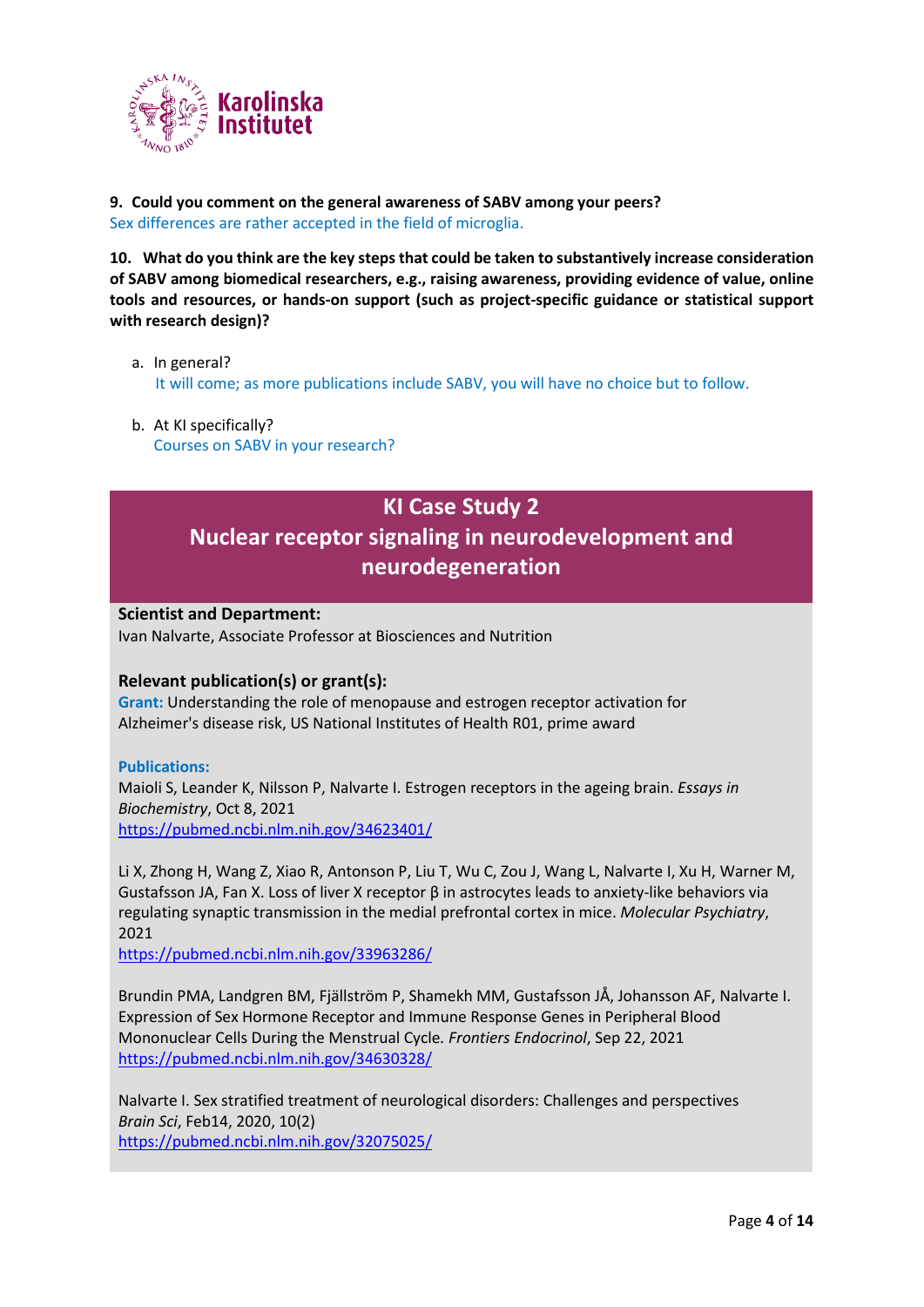

Varshney M and Nalvarte I. Genes, gender, environment, and novel functions of Estrogen Receptor beta in the susceptibility to neurodevelopmental disorders. *Brain Sci,* Feb 2017, 7(3), 24 <https://pubmed.ncbi.nlm.nih.gov/28241485/>

## **Link to research group:**

[https://ki.se/en/bionut/nuclear-receptor-signaling-in-neurodevelopment-and-neurodegeneration](https://ki.se/en/bionut/nuclear-receptor-signaling-in-neurodevelopment-and-neurodegeneration-ivan-nalvarte)[ivan-nalvarte](https://ki.se/en/bionut/nuclear-receptor-signaling-in-neurodevelopment-and-neurodegeneration-ivan-nalvarte)

## **1. Please briefly describe your research and explain in what way sex as a biological variable (SABV, as defined on the previous page) is relevant.**

My research group study the role of the female sex hormone estrogen in reproduction, neurodevelopment, and neurological diseases. In particular, we are interested in the contribution of estrogen and the estrogen receptors in sex differences in neurological diseases. Alzheimer's disease (AD), depression, and anxiety disorders are more common in women, whereas Parkinson's disease and neurodevelopmental disorders, such as autism spectrum and attention-deficit disorders, are more common in males. Lately, our focus has been on understanding the contribution of estrogen signalling to the sex differences observed in AD. Sex hormones have neuroprotective properties and their levels differ between ageing men and women. While levels of the male sex hormone testosterone decline slowly in ageing men, estrogen levels decline more abruptly in women at menopause. Therefore, it is suggested that the loss of estrogen may result in some degree of loss of resilience to neurological disorders. Why some women are more resilient to this loss than others is unknown. By integrating epidemiologic data on menopause, hormone therapy, and AD outcome with experimental studies in rodent and cell models, as well as in post-mortem human brains, we want to decipher the contribution of sex hormones to AD risk and progression. Thus, our research incorporates sex as a biological variable on several levels: from population-based cohorts to mouse and cell models. In this way, we think our research can contribute to better understanding AD pathogenesis, to identifying particular risk groups among men and women, and to developing new, more personalized recommendations or treatments to combat AD in men and women.

## **2. In your research, you show some sex-specific differences. Did you plan to look at sex differences or did you simply notice them during the project?**

This was planned. It is well known that women run a 2-3-fold increased risk of being diagnosed with AD. There is a wealth of scientific literature anchoring this increased female risk; nevertheless, the underlying causes and mechanisms are largely unknown.

## **3. Do you plan to follow up on SABV in your future research? If so, in what way? If not, why not?**

Yes. We will use population-based cohorts of postmenopausal women of which half have been prescribed hormone therapy, and integrate the data gathered in rodent male and female models, as well as in male and female cell models (e.g., induced pluripotent stem cells). Cell models are important in discriminating between effects of genetic sex (e.g., XX vs XY chromosome) and sex-hormone signalling.

## **4. In what way did integrating SABV benefit your research? Can your research contribute to sexspecific improvements in medical or biological knowledge, diagnostic tools, or therapy?**

Our research revolves around SABV since we study sex differences in neurological diseases. We hope that our research can contribute to identifying particular risk groups among men and women as well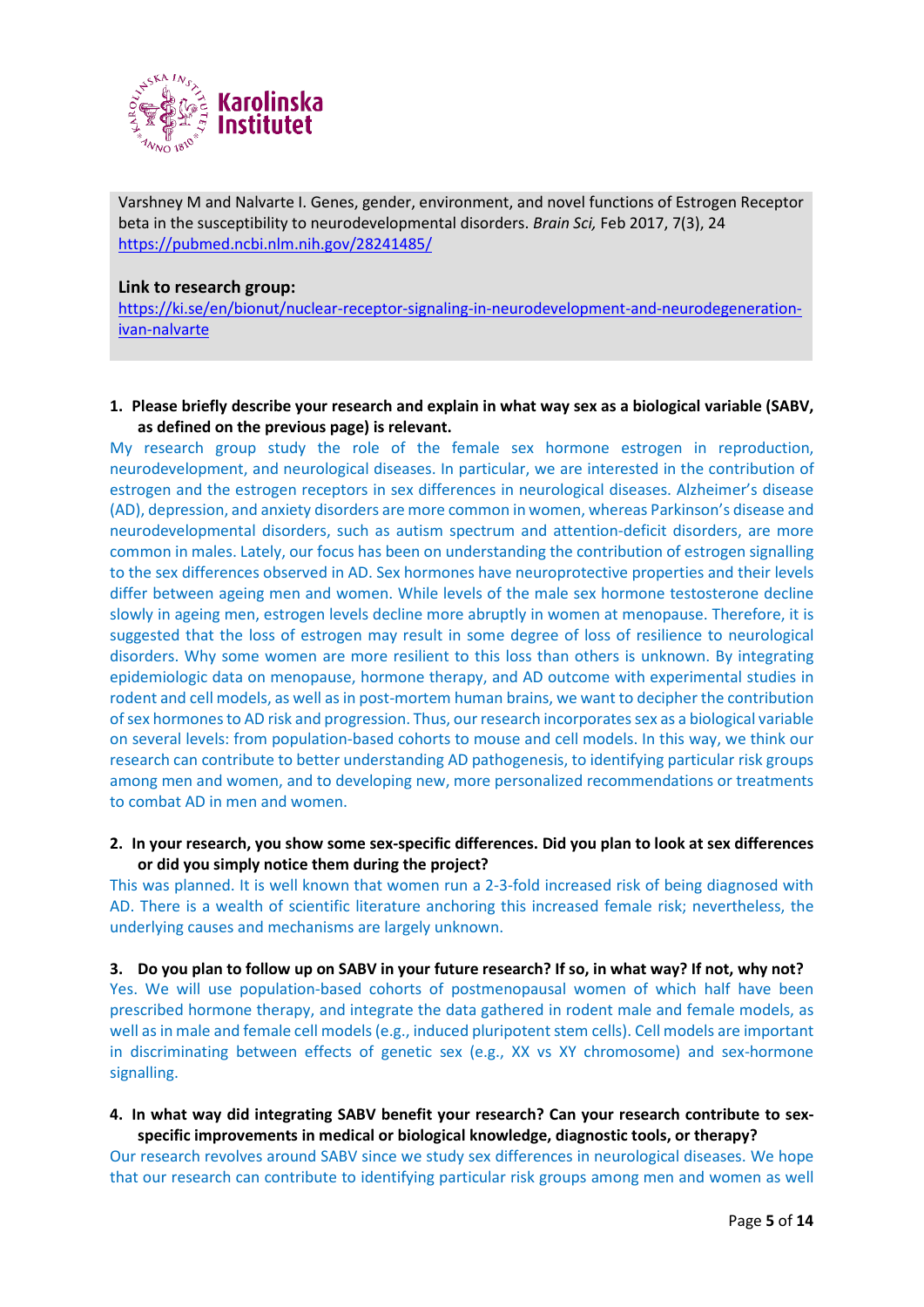

as to tailoring more personalised preventive recommendations or treatment options to these risk groups.

**5. In research involving vertebrates, do you think that the default option should be to use animals of both sexes? Please explain also by describing your personal experience. [Please do not answer if you have never worked with model organisms.]**

The default option should be to ask the questions, "Can it be assumed that my research affects males and females differently? If so, is this due to biological sex differences or to societal gender differences?". If biological sex differences can be assumed, then one should use animals of both sexes. From my personal experience in the field of neuroendocrinology, we almost always see that male and female animal models show different neurological experimental outcomes.

**6. Do you think the same should apply also with regards to cell lines or primary cells? Please explain also by describing your personal experience. [Please do not answer if you have never worked with cell lines or primary cells].**

Not regarding cell lines (since these are usually available only in one sex), but probably when using primary cells or animal- or human-derived stem cells. It depends on the research question. If you expect or see sex differences in animal or human studies, these sex differences could be due to genetic sex differences (XX vs XY chromosome), and then the cells originating from the female sex (XX) may behave differently to the cells originating from the male sex (XY).

- **7. Common criticisms of the default use of both sexes in experiments is that this would (i) markedly increase the cost of the research and (ii) go against the 3R principle of animal research (i.e., replacement, reduction, refinement).** 
	- 1. What is your opinion on this?

I think this criticism is valid. One should weigh the pros vs cons. What would one gain from including both sexes in animal research and what would one gain in not doing this.

2. Are you aware that research funders do not necessarily expect basic-science studies to be powered to detect sex differences, but that they do expect you to collect data, if possible, in a way that allows you to tabulate and disaggregate analysis by sex?

Yes

3. Are you aware that the 'reduction' part of the 3R definition has evolved from 'methods which minimise the number of animals used per experiment' to 'appropriately designed and analysed experiments that are robust and reproducible, and truly add to the knowledge base', including allowing 'the information gathered per animal in an experiment to be maximised in order to reduce the use of additional animals'?

Yes

**8. In your funding applications, have you ever addressed SABV specifically? If yes, for which funding agency, and do you think addressing SABV helped your application?**

Yes. We addressed this in our application to the NIH (USA). Since the application revolved around sex differences in AD, SABV was an integral part of the application.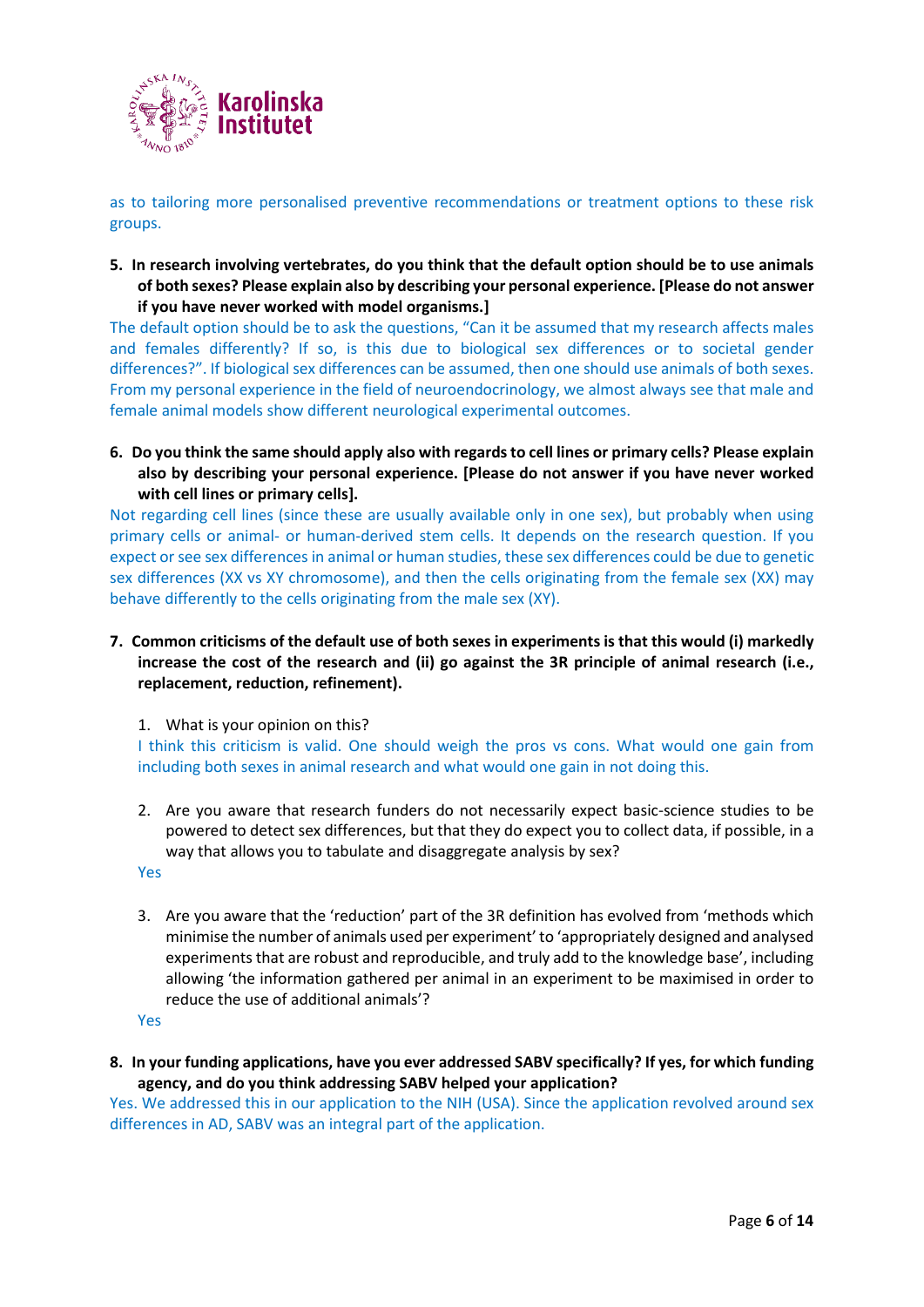

## 9. **Could you comment on the general awareness of SABV among your peers?**

When I started working on sex differences in AD, most clinicians and even some renowned Swedish researchers in the field did not know about these sex differences. This was just a few years back. I am very happy that nowadays it is well accepted that sex differences exist in AD and that understanding these differences has become a priority focus area of some large funding agencies (such as the US National Institute of Aging).

**10. What do you think are the key steps that could be taken to substantively increase consideration of SABV among biomedical researchers, e.g., raising awareness, providing evidence of value, online tools and resources, or hands-on support (such as project-specific guidance or statistical support with research design)?**

1. In general?

Raising awareness by asking for SABV considerations from granting agencies and scientific journals.

#### 2. At KI specifically?

Raising awareness by organizing workshops and seminars on the topic (e.g., from grants office?) and by including SABV in education at all levels.

#### **11. Any other comments?**

Great initiative!

## **KI Case Study 3**

## **Microbiota-gut-brain axis and neurodevelopmental disorders**

#### **Scientist and Department:**

Rochellys Diaz Heijtz, Associate Professor at Neuroscience (also Professor at the University of Rouen Normandy, France)

## **Relevant publication(s) or grant(s):**

**Grant:** Role of Gut Microbiota in Typical and Atypical Brain Development, Research Environment Grant Within Interdisciplinary Research, Swedish Research Council (2018-2024)

#### **Publications:**

- 1. Arentsen, T., Qian, Y., Gkotzis, S., Femenia, T., Wang, T., Udekwu, K., Forssberg, H., Diaz Heijtz, R., 2017. The bacterial peptidoglycan-sensing molecule Pglyrp2 modulates brain development and behavior. *Mol Psychiatry* 22, 257-266. Doi: 10.1038/mp.2016
- 2. Arentsen, T., Khalid, R., Qian, Y., Diaz Heijtz, R., 2018. Sex-dependent alterations in motor and anxiety-like behavior of aged bacterial peptidoglycan sensing molecule 2 knockout mice. *Brain Behav Immun* 67, 345-354. Doi: 10.1016/j.bbi.2017.09.014
- 3. Femenia, T., Qian, Y., Arentsen, T., Forssberg, H., Diaz Heijtz, R., 2018. Toll-like receptor-4 regulates anxiety-like behavior and DARPP-32 phosphorylation. Brain Behav Immun 69:273-282. Doi: 10.1016/j.bbi.2017.11.022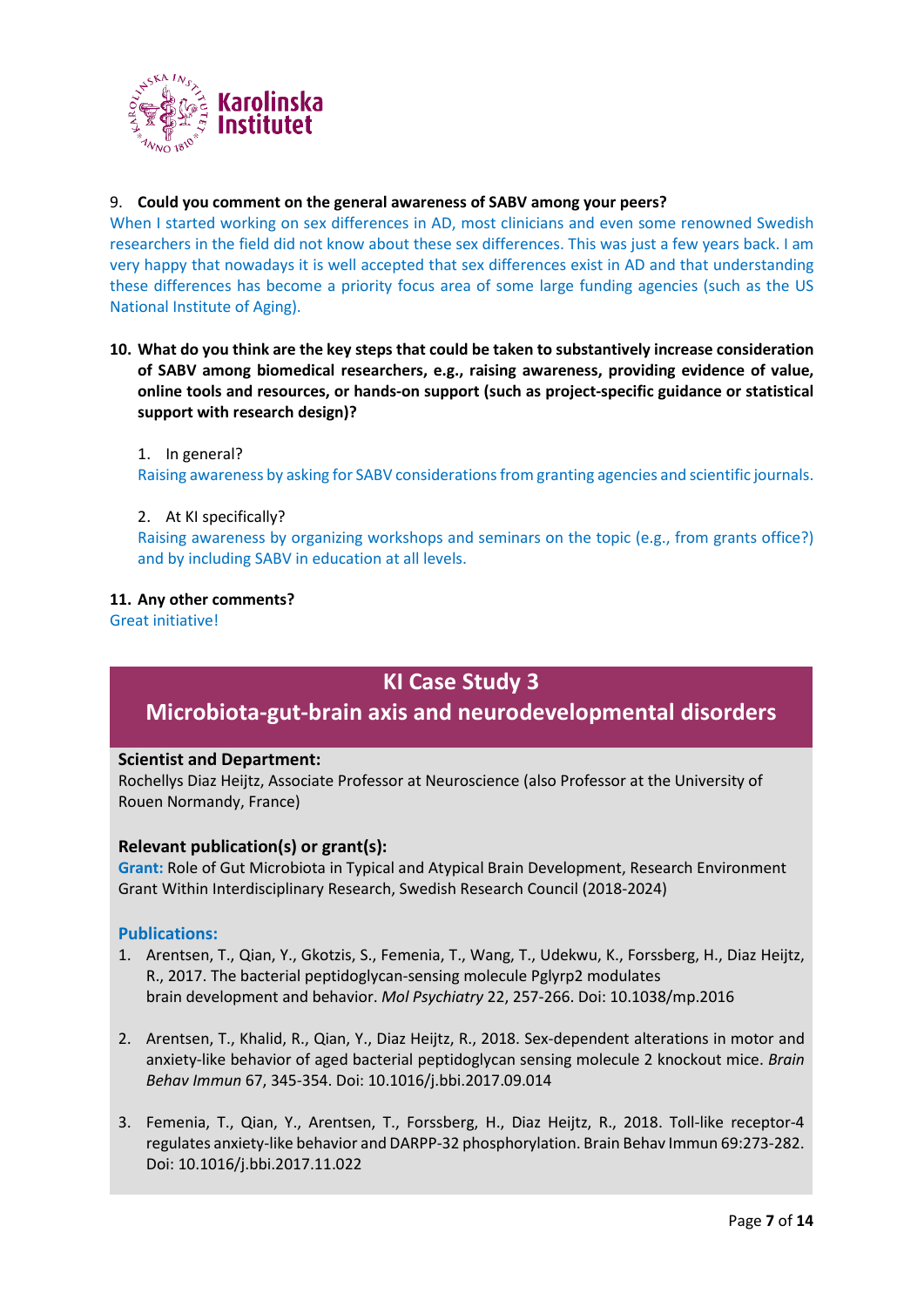

4. Diaz Heijtz, R., Wang, S., Anuar, F., Qian, Y., Bjorkholm, B., Samuelsson, A., Hibberd, M.L., Forssberg, H., Pettersson, S., 2011. Normal gut microbiota modulates brain development and behavior. *Proc Natl Acad Sci U S A* 108, 3047-3052. Doi: 10.1073/pnas.1010529108

## **Link to research group:**

<https://ki.se/en/neuro/diaz-heijtz-laboratory>

## **1. Please briefly describe your research and explain in what way SABV (as defined on the previous page) is relevant.**

My laboratory is primarily interested in understanding the biological basis of neurodevelopmental disorders such as autism spectrum disorder (ASD). There is currently no cure for ASD, and existing medications are only partly effective. A key goal is thus to identify novel pathophysiological pathways of ASD, as well as new potential strategies to reduce ASD-associated symptoms. In recent years, considerable interest has been devoted to the potential role of the gut microbiota (the trillions of microorganisms inhabiting our gastrointestinal tract) in the pathogenesis of ASD. New scientific discoveries showing a role for the gut microbiota in the modulation of brain development and behavior have triggered a paradigm shift in our conceptualization of the origin of human brain disorders, including ASD. Currently, my laboratory is investigating the role of the gut microbiota in typical and atypical brain development in both humans and animal models, as well as the cellular and molecular pathways involved in the crosstalk between the microbiota and the developing brain.

There are important sex differences in the prevalence and manifestation of ASD and related neurodevelopmental disorders, including attention- deficit/hyperactivity disorder (ADHD). It is thus important to consider sex as a biological variable to better understand the underlying biology of ASD and to identify better treatment strategies.

## **2. In your research, you show some sex-specific differences. Did you plan to look at sex differences or did you simply notice them during the project?**

Given the fact that that most neurodevelopmental disorders exhibit a sex bias, I have always been interested in investigating potential sex-specific differences in my research work.

I became aware early in my career about the importance of addressing sex as a biological variable in my research work. I was very much inspired by the work of Prof. Roger Gorski at the University of California Los Angeles (UCLA), who passed way in October 2021. Prof. Gorski was a pioneer in the field of brain sex differences. He helped establish the concept of the hormone-dependent sexual differentiation of the structure and function of the brain. I was fortunate to visit his lab at UCLA during my research training in neuroendocrinology.

## **3. Are you planning to follow up on SABV in your future research? If so, in what way? If not, why not?**

Yes, see above.

**4. In what way did integrating SABV benefit your research? Can your research contribute to sexspecific improvements in medical or biological knowledge, diagnostic tools, or therapy?**

We have learned from our own work that some effects of the gut microbiota on the brain are age- and sex-dependent, and therefore, these host factors must be considered when developing new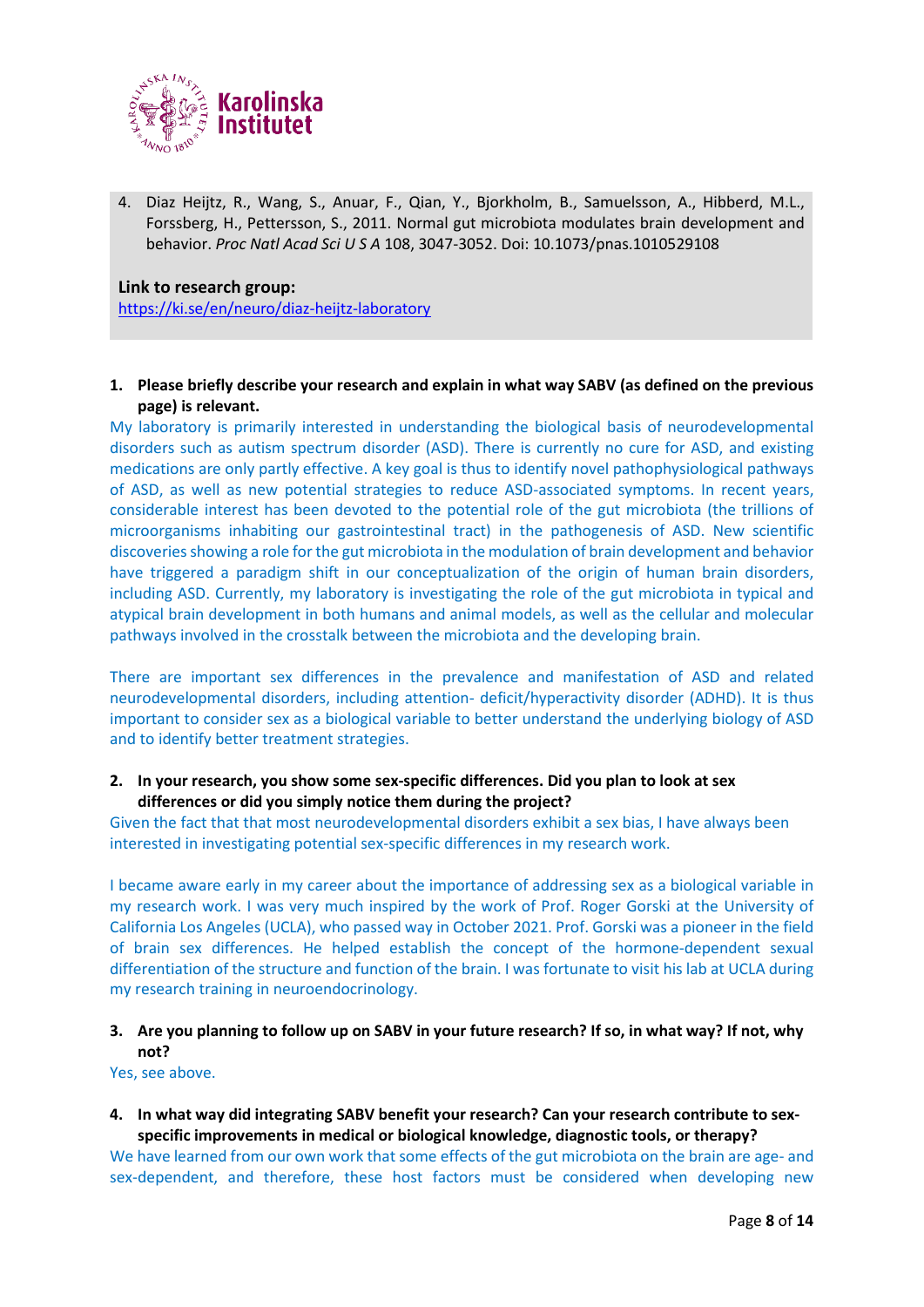

microbiota-based therapeutic strategies for the treatment of ASD and other neurodevelopmental disorders.

**5. In research involving vertebrates, do you think that the default option should be to use animals of both sexes? Please explain also by describing your personal experience. [Please do not answer if you have never worked with model organisms.]**

Yes, we work with both males and females.

For example, we showed that the absence of the bacterial peptidoglycan-sensing molecule Pglyrp2 leads to major sex-dependent alterations in motor and anxiety-like behavior. Pglyrp2-deficient female mice, but not males, show better motor performance. However, they display increased levels of anxiety-like behavior, suggesting that the modulatory effects of peptidoglycan-sensing molecules in the brain are highly dependent upon multiple host factors including sex, and type of neuronal circuits.

- **6. Common criticisms of the default use of both sexes in experiments is that this would (i) markedly increase the cost of the research and (ii) go against the 3R principle of animal research (i.e., replacement, reduction, refinement).** 
	- a. What is your opinion on this?
	- b. Are you aware that research funders do not necessarily expect basic-science studies to be powered to detect sex differences, but that they do expect you to collect data, if possible, in a way that allows you to tabulate and disaggregate analysis by sex?
	- c. Are you aware that the 'reduction' part of the 3R definition has evolved from 'methods which minimise the number of animals used per experiment' to 'appropriately designed and analysed experiments that are robust and reproducible, and truly add to the knowledge base', including allowing 'the information gathered per animal in an experiment to be maximised in order to reduce the use of additional animals'?

We need to have more active discussions about all the above points. This will help clarify "myths" about the use of males and females in biomedical research.

**7. In your funding applications, have you ever addressed SABV specifically? If yes, for which funding agency, and do you think addressing SABV helped your application?**

Grants from the Swedish Brain Foundation, the Swedish Medical Council (VR), and the Horizon 2020 Framework Programme of the European Union.

Currently, all major funding agencies around the world require scientists to meaningfully integrate sex and gender aspects into the research they support.

## **8. Could you comment on the general awareness of SABV among your peers?**

Many of my peers are very aware of SABV, but they have valid concerns about the extra costs and efforts involved when studying both sexes.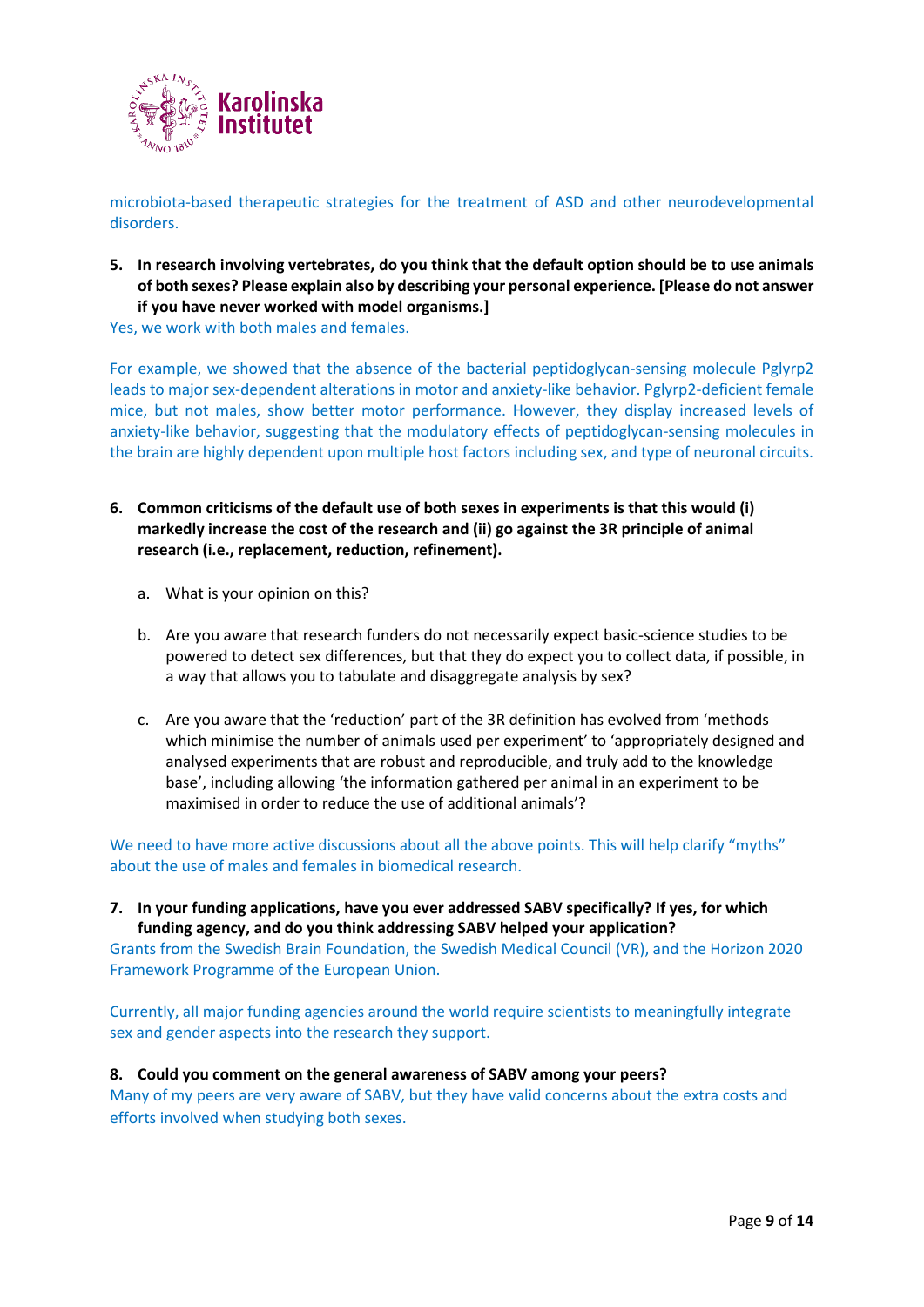

- **9. What do you think are the key steps that could be taken to substantively increase consideration of SABV among biomedical researchers, e.g., raising awareness, providing evidence of value, online tools and resources, or hands-on support (such as project-specific guidance or statistical support with research design)?**
	- a. In general?

Presenting and discussing sex-differences in various venues (e.g., meetings, workshops, websites) and their potential clinical implications.

b. At KI specifically?

KI will benefit by having regular workshops about SABV policy and resources available to help our biomedical researchers.

In addition, we need to bring together our clinical and preclinical scientists at KI. This will facilitate the dissemination of knowledge and new findings to the broader scientific community, a key aspect for rapid implementation of biomedical findings into practical use.

# **KI Case Study 4 Chronic Inflammatory Disorders**

## **Scientist and Department:**

Rikard Holmdahl, Professor at Medical Biochemistry and Biophysics

## **Relevant publication(s) or grant(s):**

1. Holmdahl R, Jansson L, Andersson M. Female sex hormones suppress development of collagen-induced arthritis in mice. *Arthritis Rheum*. 1986;29:1501-9.

2. Holmdahl R, Jansson L, Meyerson B, Klareskog L. Oestrogen induced suppression of collagen arthritis: I. Long term oestradiol treatment of DBA/1 mice reduces severity and incidence of arthritis and decreases the anti type II collagen immune response. *Clin Exp Immunol.* 1987;70(2):372-8.

3. Holmdahl R, Jansson L. Estrogen-induced suppression of collagen arthritis. III. Adult thymectomy does not affect the course of arthritis or the estrogen-mediated suppression of T-cell immunity. *Brain Behav Immun.* 1988;2(2):123-32.

4. Holmdahl R, Carlsten H, Jansson L, Larsson P. Oestrogen is a potent immunomodulator of murine experimental rheumatoid disease. *Br J Rheumatol.* 1989;28:54-8.

5. Holmdahl R. Estrogen exaggerates lupus but suppresses T-cell-dependent autoimmune disease. *J Autoimmun*. 1989;2(5):651-6.

6. Jansson L, Holmdahl R. Oestrogen induced suppression of collagen arthritis. IV: Progesterone alone does not affect the course of arthritis but enhances the oestrogen-mediated therapeutic effect. *J Reprod Immunol.* 1989;15:141-50.

7. Holmdahl R, Andersson M, Goldschmidt TJ, Gustafsson K, Jansson L, Mo JA. Type II collagen autoimmunity in animals and provocations leading to arthritis. *Immunol Rev.* 1990;118:193-232.

8. Jansson L, Mattsson A, Mattsson R, Holmdahl R. Estrogen induced suppression of collagen arthritis. V: Physiological level of estrogen in DBA/1 mice is therapeutic on established arthritis, suppresses anti-type II collagen T-cell dependent immunity and stimulates polyclonal B-cell activity. *J Autoimmunity.* 1990;3:257-70.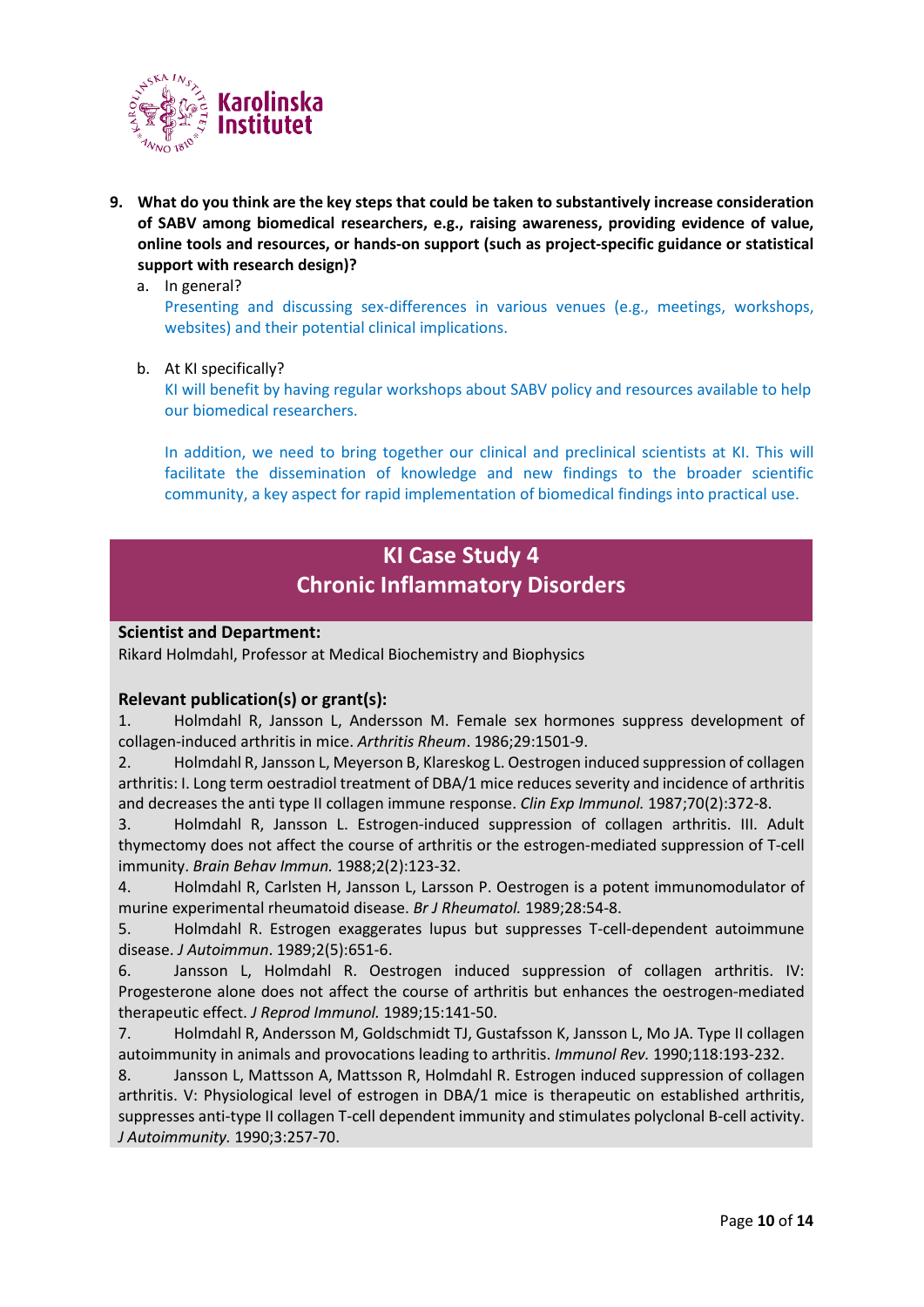

9. Mattsson R, Mattsson A, Holmdahl R, Whyte A, Rook GA. Maintained pregnancy levels of oestrogen afford complete protection from post-partum exacerbation of collagen-induced arthritis. *Clin Exp Immunol.* 1991;85(1):41-7.

10. Holmdahl R, Jansson L, Andersson M, Jonsson R. Genetic, hormonal and behavioural influence on spontaneously developing arthritis in normal mice. *Clin Exp Immunol.* 1992;88(3):467- 72.

11. Jansson L, Holmdahl R. Oestrogen-induced suppression of collagen arthritis; 17 betaoestradiol is therapeutically active in normal and castrated F1 hybrid mice of both sexes. *Clin Exp Immunol.* 1992;89(3):446-51.

12. Mattsson R, Mattsson A, Hansson I, Holmdahl R, Rook GA, Whyte A. Increased levels of prolactin during, but not after, the immunisation with rat collagen II enhances the course of arthritis in DBA/1 mice. *Autoimmunity*. 1992;11(3):163-70.

13. Jansson L, Holmdahl R. Genes on the X chromosome affect development of collageninduced arthritis in mice. *Clin Exp Immunol*. 1993;94(3):459-65.

14. Jansson L, Holmdahl R. The Y chromosome-linked "autoimmune accelerating" yaa gene suppresses collagen-induced arthritis. *Eur J Immunol.* 1994;24(5):1213-7.

15. Jansson L, Olsson T, Holmdahl R. Estrogen induces a potent suppression of experimental autoimmune encephalomyelitis and collagen-induced arthritis in mice. *J Neuroimmunol.* 1994;53(2):203-7.

16. Holmdahl R. Female preponderance for development of arthritis in rats is influenced by both sex chromosomes and sex steroids. *Scand J Immunol.* 1995;42(1):104-9.

17. Jansson L, Holmdahl R. Estrogen-mediated immunosuppression in autoimmune diseases. *Inflamm Res.* 1998;47(7):290-301.

18. Jansson L, Holmdahl R. Enhancement of collagen-induced arthritis in female mice by estrogen receptor blockage. *Arthritis Rheum*. 2001;44(9):2168-75.

19. Fernandez Lahore G, Förster M, Johannesson M, Sabatier P, Lönnblom E, Aoun M, et al. Polymorphism in estrogen receptor binding site causes CD2-dependent sex bias in T cell autoimmune diseases. *Nat Com*. 2021. Sep 22;12(1):5565.

## **Link to research group:**

<https://ki.se/en/mbb/mir-current-research-and-publications>

## **1. Please briefly describe your research and explain in what way SABV (as defined on the previous page) is relevant.**

Sex-linked effects influence essentially all basic biology to a variable extent. A good example are autoimmune diseases, which are the focus of our research. Females are more prone to developing certain autoimmune diseases, e.g., rheumatoid arthritis (RA) and systemic lupus erythematosus (SLE), whereas males rather run the risk of developing others, e.g., ankylosing spondylitis. The basis for these sex differences is not known.

## **2. In your research, you show some sex-specific differences. Did you plan to look at sex differences or did you simply notice them during the project?**

We have intentionally tried to address sex differences. Sex differences is an old observation for autoimmune diseases, and we wanted to address the cause. Sex hormones and their regulation are highly conserved across species; thus, it is adequate to use mouse models for these issues. However, sex differences are the sum of a range of different genetic and environmental factors and are not easy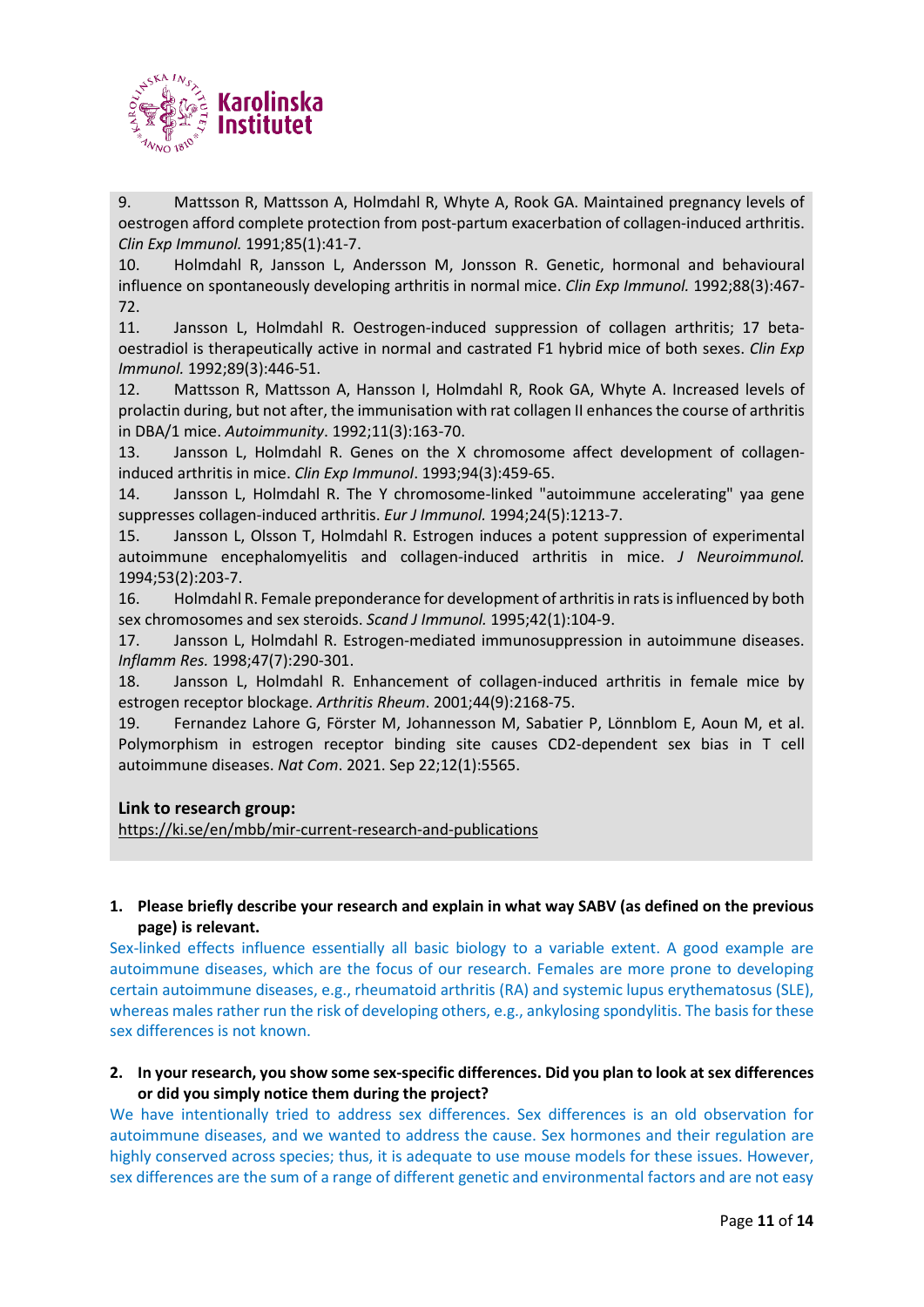

to understand. Several years ago, we made some of the basic findings that showed that sex hormones have a fundamental role in regulating RA- and SLE-like diseases in animal models. We found that several of the female sex hormones, in particular the different variants of oestrogens, suppress the development of arthritis but promote the development of lupus, in contrast, in fact, to the dogma prevailing at the time (1, 2)(3-7)(8-18). We could also confirm that oestrogens during pregnancy protect against arthritis, and that the postpartum relapse of the disease was due to the rapid drop in levels of oestrogens, rather than other factors.

Animal models are very useful for addressing sex differences through controlled experiments; for example, sex hormones can be blocked pharmaceutically, genetically, or surgically.

## **3. Are you planning to follow up on SABV in your future research? If so, in what way? If not, why not?**

We are always aware of sex differences, and we address the influence of both hormones and genetic differences in all projects. We are currently also directly addressing sex differences in a project in which we (for the first time) positioned a polymorphic oestrogen-receptor DNA-binding site (19), which profoundly regulates surrounding genes, thus, with an impact only in females.

**4. In what way did integrating SABV benefit your research? Can your research contribute to sexspecific improvements in medical or biological knowledge, diagnostic tools, or therapy?**

Our goal is to understand why we develop autoimmune diseases, with the goal to prevent these diseases. Understanding sex differences is a part of the solution.

**5. In research involving vertebrates, do you think that the default option should be to use animals of both sexes? Please explain also by describing your personal experience. [Please do not answer if you have never worked with model organisms.]**

Most important is to use controlled experiments with groups matched, with only the issue that is under study differing. This is, of course, the basic fundament in science but is often not followed. It also includes sex differences. Sex must be matched between the experimental groups, but it gives more power if sex difference is the issue under investigation, of course. But using both sexes in mouse experiments has pros and cons relating to both genetic and environmental issues. However, sex differences are not the main issue for understanding biology or autoimmune disease as most of the biology is the same between sexes—but it is important to keep the possibility of sex differences in mind and to consider.

**6. Do you think the same should apply also with regards to cell lines or primary cells? Please explain also by describing your personal experience. [Please do not answer if you have never worked with cell lines or primary cells].**

In principle, yes, though in most cases sex might not have a major influence. In some cases, however, it does; for instance, transferring cells of male origin into a female mouse is not a good idea as the male cells express proteins that do not exist in females, and which therefore trigger a strong immune response in the female.

**7. Common criticisms of the default use of both sexes in experiments is that this would (i) markedly increase the cost of the research and (ii) go against the 3R principle of animal research (i.e., replacement, reduction, refinement).**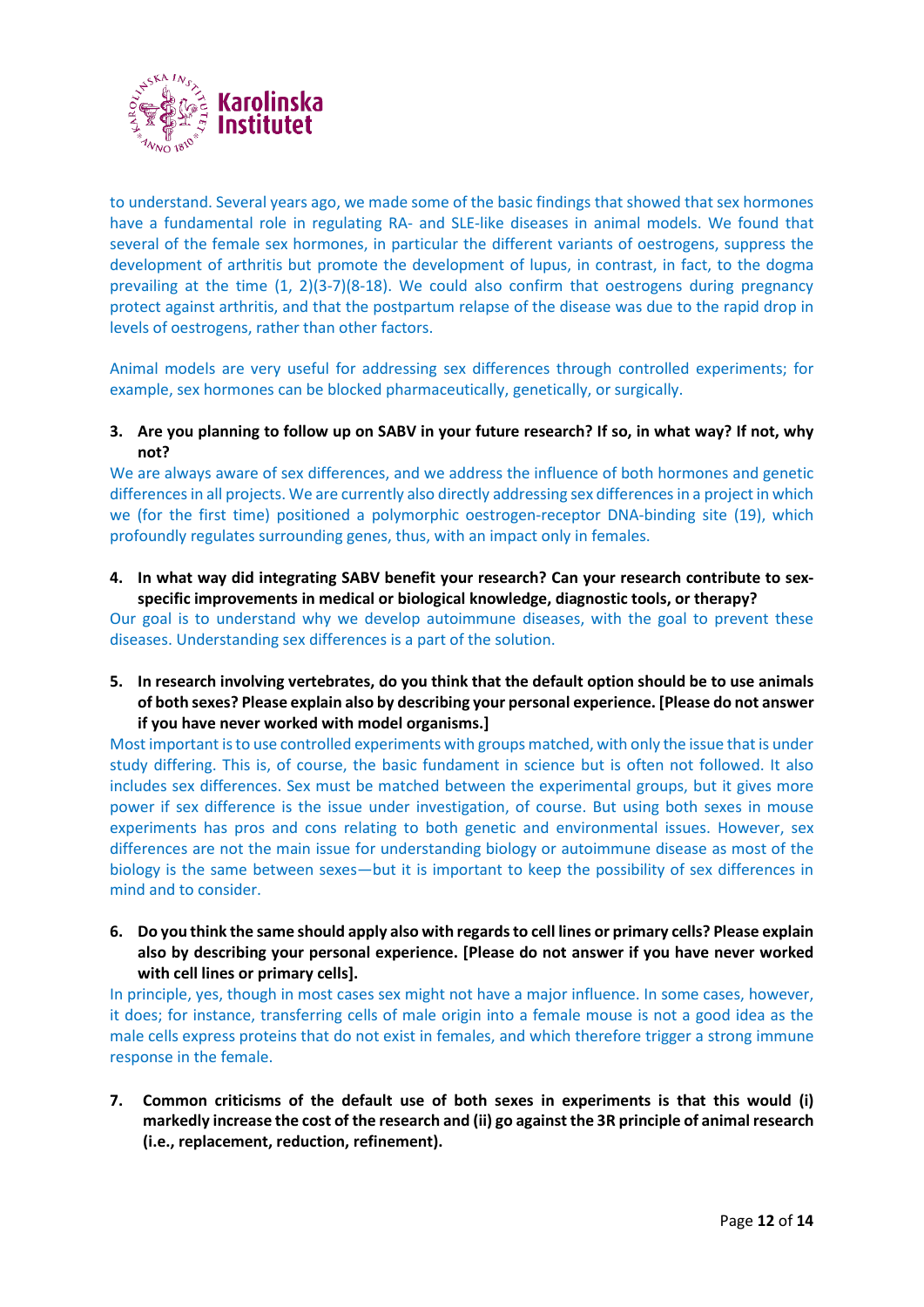

## a. What is your opinion on this?

The whole area of 3R is very confusing and often misleading. The only reason to use animals in research is to better understand biology. This is mainly based on curiosity and will lead humans to understand themselves and the surrounding in a more correct way. In addition, it could also help to develop better treatment and prevention of diseases. So, the main question is how to do research better. It requires controlled experiments and enough statistical power, enough mouse numbers. The implementation of 3R, at least in Europe, has lowered the quality of science in Europe and led to a tendency to do unethical experiments on humans; a recent example is the experiments performed by Paolo Macchiarini.

b. Are you aware that research funders do not necessarily expect basic-science studies to be powered to detect sex differences, but that they do expect you to collect data, if possible, in a way that allows you to tabulate and disaggregate analysis by sex?

I am not aware of such regulations. However, I think it is very important to understand the biology of both sexes. Our main problem in doing this is the increasing difficulties in doing experimental research, with higher costs and regulations prohibiting research.

c. Are you aware that the 'reduction' part of the 3R definition has evolved from 'methods which minimise the number of animals used per experiment' to 'appropriately designed and analysed experiments that are robust and reproducible, and truly add to the knowledge base', including allowing 'the information gathered per animal in an experiment to be maximised in order to reduce the use of additional animals'?

I am reviewing quite a number of papers in the experimental field, and the trend is that quality in animal research has decreased, owing to new so-called ethical regulations. Experiments are usually under-powered and, when the investigators are asked why, they refer to restrictions they must follow as well as economic costs. Often, factors they must follow owing to their 'ethical' regulations include having enriched material in the cages, which has behavioural effects; killing animals before experiments end, which skews the results; or even using historic controls, which is obviously not correct. According to results from anonymous questionnaires, such practices are common and increasing. The result is that many published animal experiments cannot be reproduced. It is bad for science and will, in the end, lead to the use of more animals, or alternatively to doing experiments on humans, a practice which led to the Helsinki declaration agreement.

## **8. In your funding applications, have you ever addressed SABV specifically? If yes, for which funding agency, and do you think addressing SABV helped your application?**

We usually address SABV, for the simple reason that it is included in our research.

## **9. Could you comment on the general awareness of SABV among your peers?**

In our research group it is a research issue. Among clinicians and the general population, it is often quite a simple-minded view in that it is the sex per se, and not the myriad of different underlying factors, that is of importance. An example are mouse models of RA, in which males are more susceptible to experimental arthritis—the opposite to human RA, to which females are more susceptible. However, this effect could simply depend on stress resulting from the grouping of animals after puberty in a nonphysiological way, an effect that is enhanced by having enriched material in the cages, allowing animal hierarchies to be built.